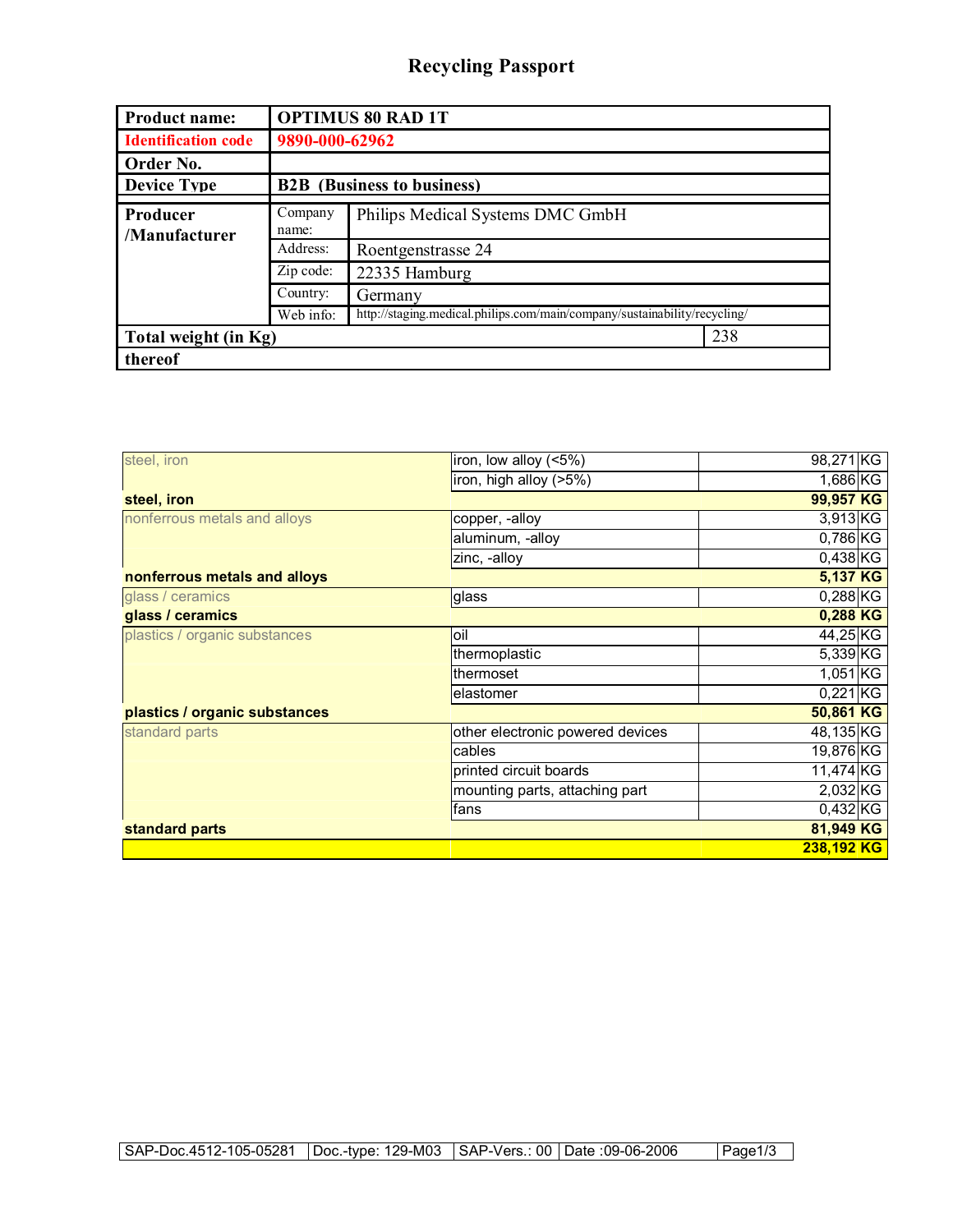| Recycle info                                           |                                                                                                                                                                                                                                                             |                                                     |
|--------------------------------------------------------|-------------------------------------------------------------------------------------------------------------------------------------------------------------------------------------------------------------------------------------------------------------|-----------------------------------------------------|
| <b>General Hazards</b><br>(Desinfection)               | For dismantling activities Treatment Facilities must<br>consider the national requirements.<br>For personnel which can come into contact with<br>contaminated material, preventive measures pursuant to<br>national requirements must be taken into account |                                                     |
| <b>Hazardous</b>                                       | <b>Substances:</b>                                                                                                                                                                                                                                          | <b>Location</b>                                     |
| <b>Substances</b><br>To be removed<br><b>Batteries</b> | <b>Type:</b><br>Lithium chrome cell, 3V<br>Lithium chrome cell, 3V                                                                                                                                                                                          | <b>Location</b><br>Figure 1 $(1)$<br>Figure 1 $(2)$ |
| <b>To be removed</b>                                   |                                                                                                                                                                                                                                                             |                                                     |
|                                                        |                                                                                                                                                                                                                                                             |                                                     |
| <b>Special attention</b>                               | <b>Item</b><br>Pb is present in the soldering process of PCBs                                                                                                                                                                                               | <b>Location</b><br>Figure 1, 2                      |
|                                                        |                                                                                                                                                                                                                                                             |                                                     |
| <b>Fluids / Gases</b>                                  | <b>Item</b>                                                                                                                                                                                                                                                 | <b>Location</b>                                     |
|                                                        | Transformer Oil, Shell Diala<br>HV-transformer oil contains no PCBs                                                                                                                                                                                         | Figure 1 $(3)$                                      |
|                                                        |                                                                                                                                                                                                                                                             |                                                     |